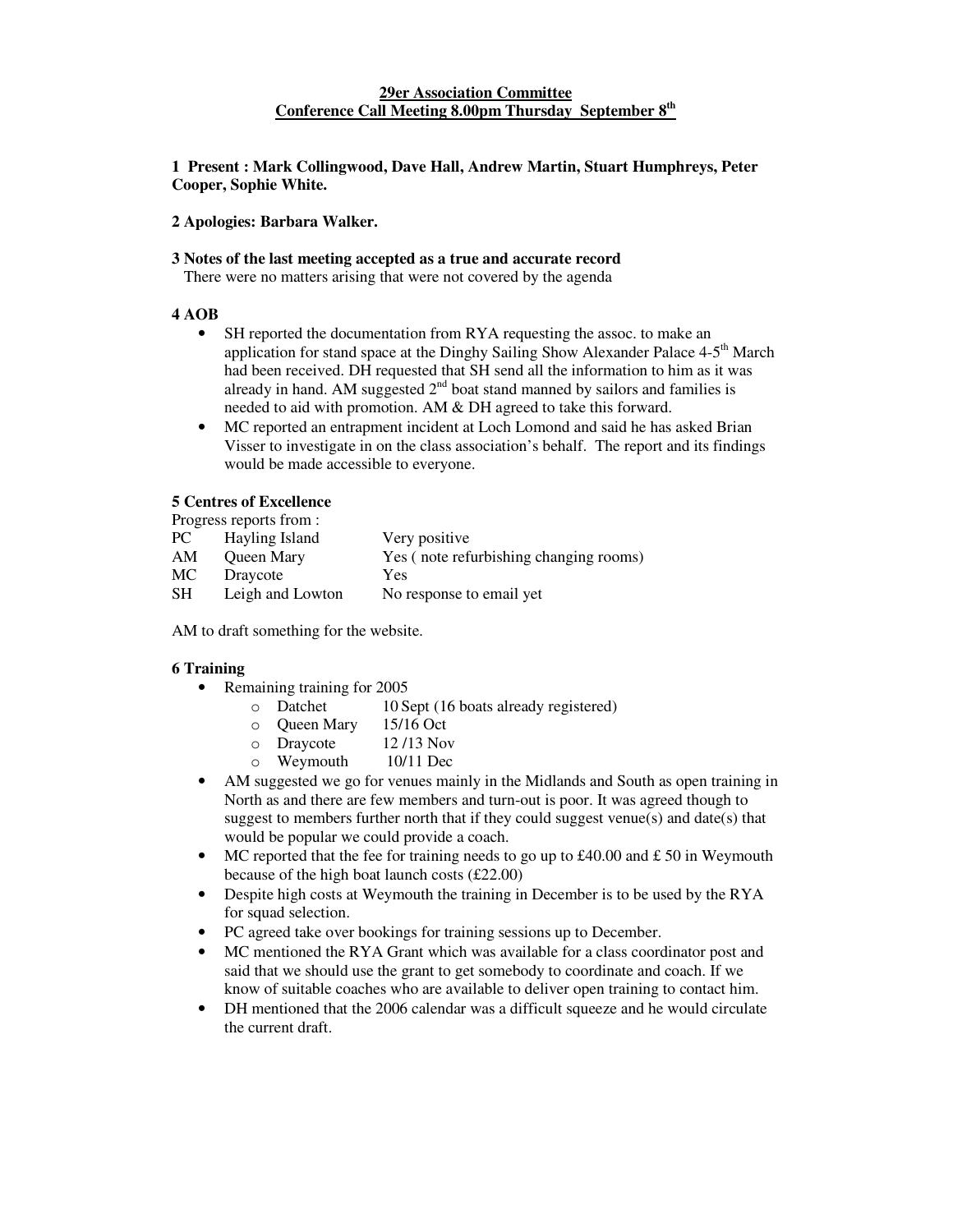### **7 Recruitment into the 29er**

- SH reported Sailors Guide to the 29er underway SH will encourage Huw to have it ready after half term.
- Issue of how best to disseminate Sailors' Guide was discussed. DH will speak to Duncan, who is in charge of junior training at RYA, and added that a 29er will be taken to some of the junior events where the guide could also be distributed.
- MC raised the question of appointing 29er reps. to approach feeder classes. AM said it may be an unrealistic task with work/ exam pressures faced by sailors. Agreed to get the Sailors' Guide out first and then review this.
- AM referred to letter written to Roger Taylor indemnifying coaches would like more info. regarding insurance
- SH reported he had spoken to an agent with the insurance company ( Heath Lambert Group) to talk through the schedule. It covers all our activities on the water including taster sessions, plus £1000 for Cups and Trophies; Video camera £600; Public Liability Indemnity £2,000,000. Agreed to take the schedule and policy to Datchet for members to study. Policy needs renewing 20<sup>th</sup> March 2006. Present premium £412.13. Personal indemnity may be an issue.

# **8 29er RIB**

MC Rib now fixed. Draycote club keen to look after it (regular use will ensure it works) we will have use of it when needed.

DH clarified that the rib was insured through The Eric Twining Trust

MC said he was intending to tow the rib only when necessary - will use club ribs when more convenient.

# **9 RYA Liaison**

MC spoke to SW who was very supportive, he raised the issue of mixed crews but reported no change on this front. DH mentioned Rob Andrews as a good link.

# **10 Open Meeting Planning DH**

- Nationals Trophies MC said they will be taken to Datchet
- Trophies for Inlands DH said the Club will provide engraved glass trophies
	- Memorial Race DH said everything in hand plus a social on Sat. night
- 2006 Nationals <sup>th</sup> July confirmed. Venue? DH said it may have to be run at another club close to Weymouth.
- Europeans Valencia, Spain early July?

# **11 Grand Prix Series**

AM discussion of what to provide as prizes. MC agreed to follow this up.

# **12 Membership**

MC agreed to keep reduced membership for the class in line with constitution – ie starts after 30<sup>th</sup> September. DH pointed out the option to pay a day fee was available until next year's time for joining.

# **13 CRB Checks**

SH Said he had registered as the new 29er Hon. Sec. with Jackie Reid, RYA Child Protection Officer, SH and had emailed guidance to committee members on how to apply for a CRB disclosure which will be submitted to RYA ,the umbrella body. SH will receive notification from Child Protection Officer at RYA if issues arise. Sailor reps. do not need disclosure.